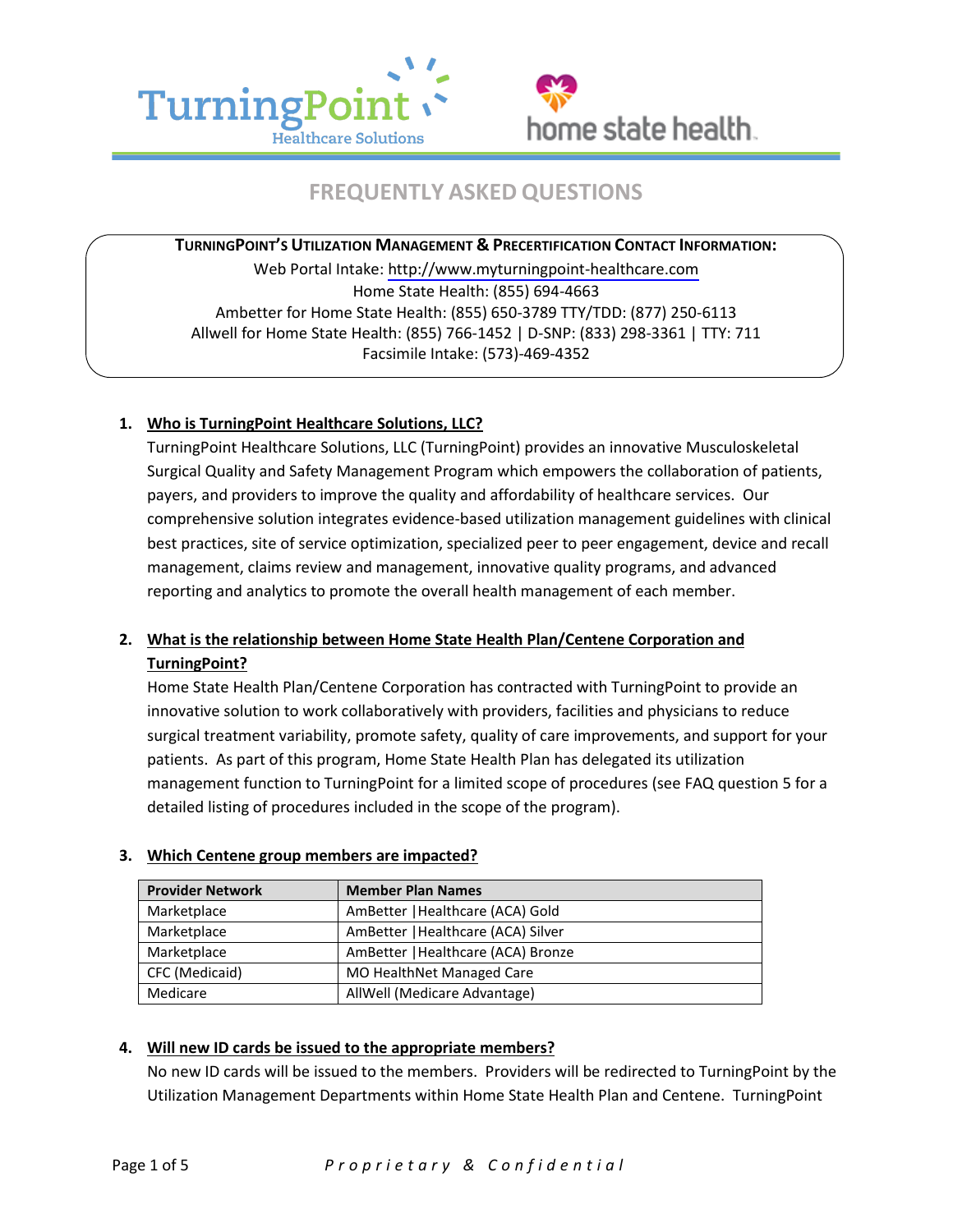



will also be actively engaged in the education of each provider practice to ensure they have the appropriate contact information to limit the number of redirections that need to take place.

5. What procedures will require prior authorizations?

## **MUSCULOSKELETAL**

#### **Orthopedic Surgical Procedures**

Including all associated partial, total, and revision surgeries

- $\checkmark$  Knee Arthroplasty
- √ Unicompartmental/Bicompartmental Knee Replacement
- $\checkmark$  Hip Arthroplasty
- ✔ Shoulder Arthroplasty
- ← Elbow Arthroplasty
- $\checkmark$  Ankle Arthroplasty
- √ Wrist Arthroplasty
- ← Acromioplasty and Rotator Cuff Repair
- ← Anterior Cruciate Ligament Repair
- $\checkmark$  Knee Arthroscopy
- $\checkmark$  Hip Resurfacing
- $\checkmark$  Meniscal Repair
- ← Hip Arthroscopy
- ← Femoroacetabular Arthroscopy
- $\checkmark$  Ankle Fusion
- √ Shoulder Fusion
- $\checkmark$  Wrist Fusion
- √ Osteochondral Defect Repair

#### **Spinal Surgical Procedures**

Including all associated partial, total, and revision surgeries

- $\checkmark$  Spinal Fusion Surgeries
	- √ Cervical
	- $\checkmark$  Lumbar
	- $\checkmark$ Thoracic
	- $\checkmark$  Sacral
	- $\checkmark$  Scoliosis
- $\checkmark$  Disc Replacement
- ← Laminectomy/Discectomy
- ← Kyphoplasty/Vertebroplasty
- ✔ Sacroiliac Joint Fusion
- $\checkmark$  Implantable Pain Pumps
- √ Spinal Cord Neurostimulator
- $\checkmark$  Spinal Decompression

Clinical coding specific to the procedures included in the program may be accessed using the provider auth tool at www.homestatehealth.com. Please note the coding is subject to regular updates/changes as CPT/HCPCS coding is added or deleted.

## 6. What happens if Turning Point receives a request that is not within the Musculoskeletal scope above?

When TurningPoint receives each request for prior authorization, the procedure and medical codes are validated against the scope of services agreed upon between TurningPoint and Home State Health Plan. If the request received is determined to be out of scope, TurningPoint will forward the request onto the appropriate Utilization Review team within the Home State Health Plan (or Centene) based on the member's eligibility plan product information.

## 7. What medical providers will be affected by this agreement?

All Musculoskeletal (Orthopedic, Spine, Neuro, & Pain Management) providers whose members fall under the enrolled plan names will be affected.

#### 8. Do emergency room visits require a prior authorization from TurningPoint?

No, emergent surgeries do not require a prior authorization from TurningPoint.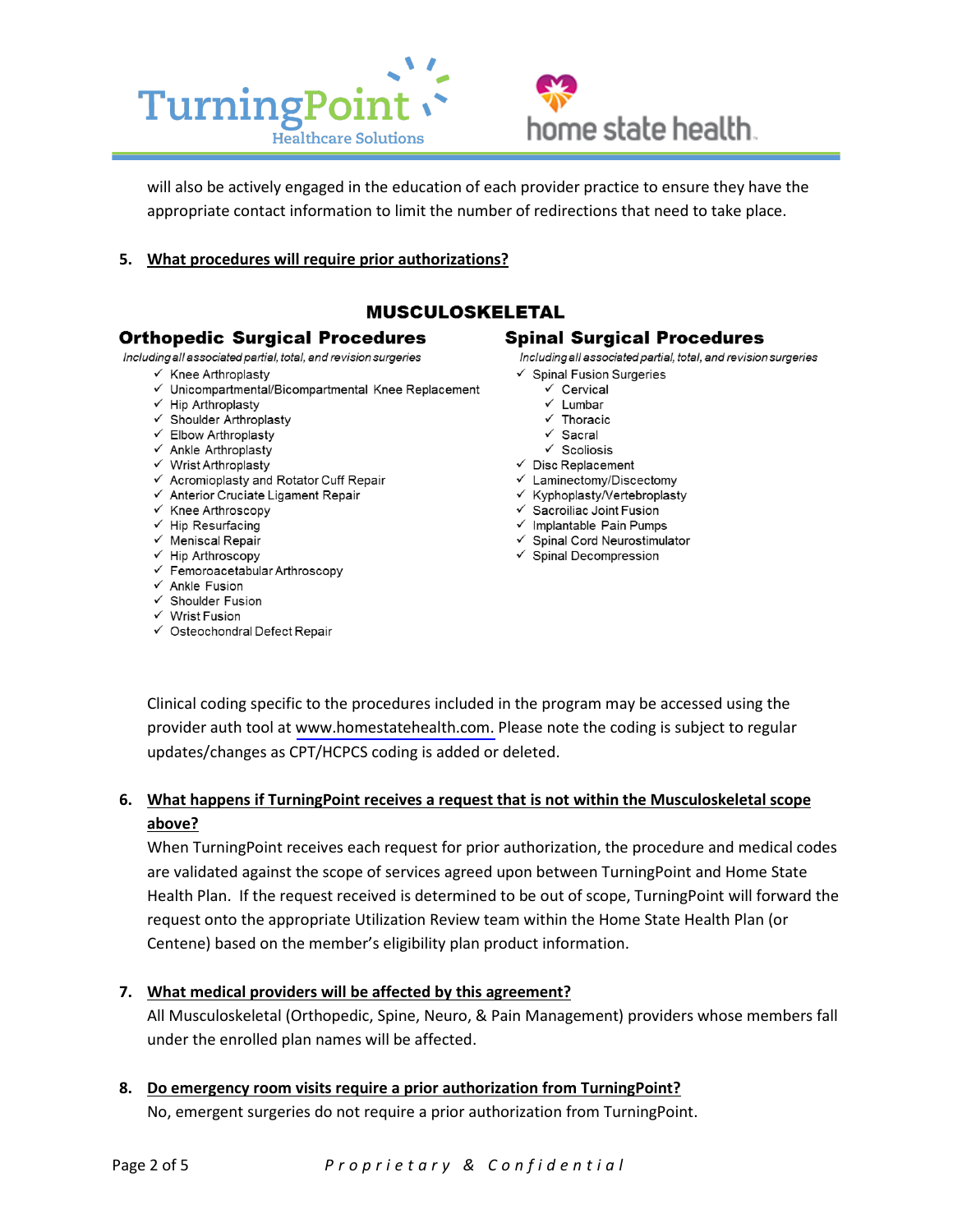



#### **9. How do I obtain a Prior Authorization from TurningPoint?**

Providers may initiate a prior authorization request through TurningPoint's portal at Providers may initiate a prior authorization request through TurningPoint's portal at<br><https://myturningpoint-healthcare.com> or by calling Home State Health: (855) 694-4663 Ambetter for Home State Health: (855) 650-3789 TTY/TDD: (877) 250-6113 Providers can also initiate requests or send additional clinical information via fax at (573) 469-4352. TurningPoint. Allwell for Home State Health: (855) 766-1452 | D-SNP: (833) 298-3361 | TTY: 711. If a provider calls the Home State Health Plan/ Ambetter or Allwell pre-authorization line regarding one of the procedures within the TurningPoint scope of services, they will be transferred to

## **10. What are TurningPoint's hours and days of operation?**

 TurningPoint is available 8:00am – 5:00pm of each normal business day in each time zone where TurningPoint for prior authorization after hours or on weekends, TurningPoint has medical the TurningPoint conducts its review activities. In the event a provider needs to contact professionals on-call 24 hours a day, 7 days a week.

#### **11. What information will be required to obtain a prior authorization?**

The following minimum information is requested when a provider calls, faxes or utilizes the portal:

- a. Provider Information
- b. Facility Information & Anticipated Surgery Date
- c. Health Plan Information
- d. Member Information
- e. Requested Procedures/Diagnosis
- f. Clinical Information
- g. Device Product Type (if known)
- h. Device Manufacturer Information (if known)

#### **12. How long will the prior authorization process take?**

*\*turnaround time shall not exceed listed timeframes* 

| Plan Product   Line of | <b>Standard (Non-Urgent)</b> | <b>Expedited (Urgent)</b> | Retrospective    |
|------------------------|------------------------------|---------------------------|------------------|
| <b>Business</b>        | TAT*                         | TAT*                      |                  |
| AmBetter               | 36 hours, including 1        | 24 hours                  | 30 calendar days |
|                        | business day                 |                           |                  |
| AllWell (Medicare)     | 14 calendar days             | 72 hours                  | 30 calendar days |
| <b>Medicaid Plan</b>   | 36 hours, including 1        | 24 hours                  | 30 calendar days |
|                        | business day                 |                           |                  |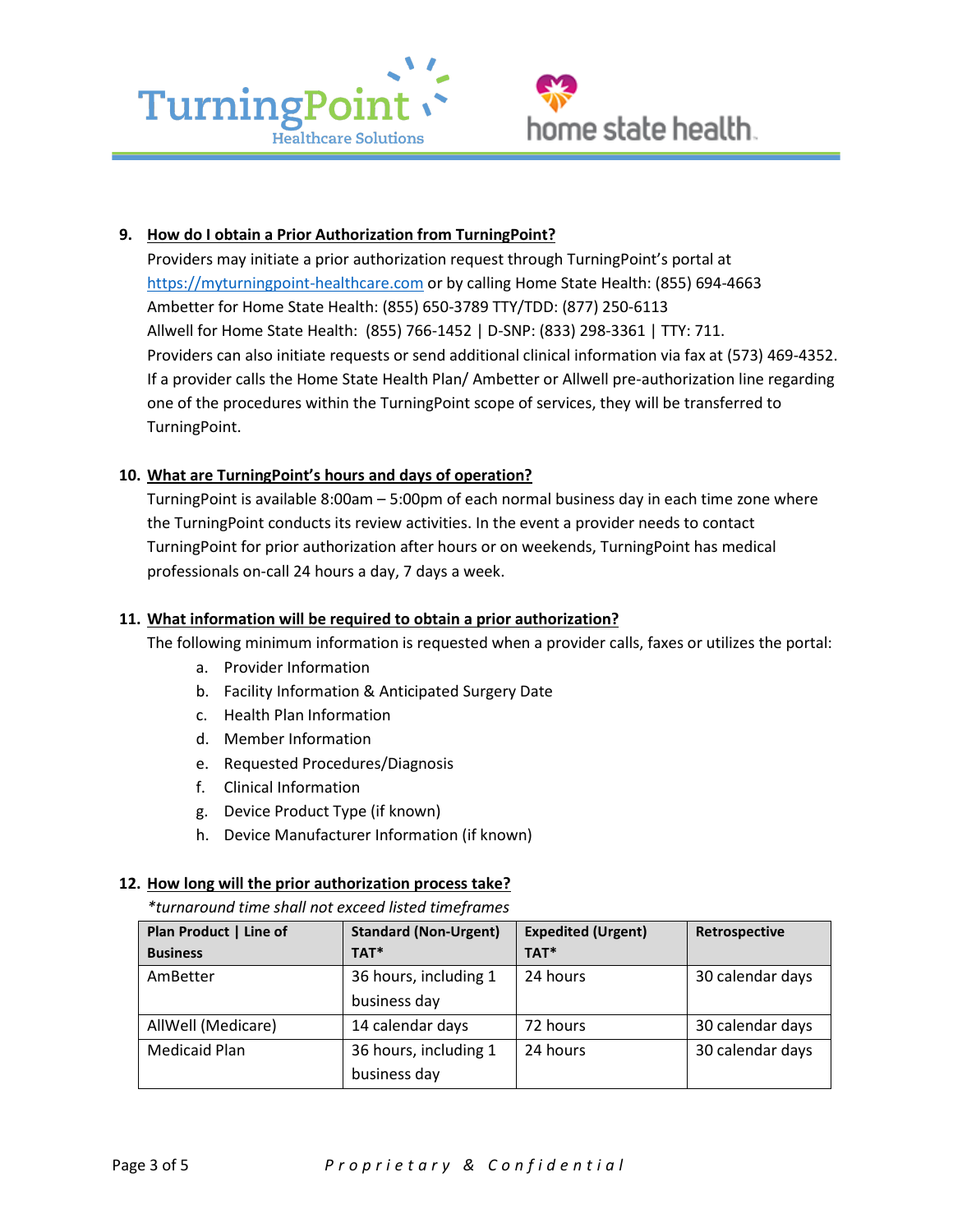

#### **13. Does obtaining a prior authorization number guarantee payment?**

The authorization number is not a guarantee of payment. Claims submitted for these services will also be subject, but not limited to the following:

- a. Member eligibility at the time services were provided
- b. Benefit limitations and/or exclusions
- c. Appropriateness of codes billed
- d. Medical Necessity review, if prior authorization does not occur

#### **14. How long will the authorization approval be valid?**

Prior Authorizations are valid for 30 calendar days for outpatient procedures and 1 day for the day of planned admission.

#### **15. Will TurningPoint be processing claims for Home State Health Plan?**

No, TurningPoint Healthcare is not delegated to process claims. Providers should continue to submit claims as they do currently. Claims submitted without the approved authorization may be denied for payment.

#### **16. Who is responsible for requesting the prior authorization?**

 The physician's/provider's office who requests the procedure should request the prior authorization.

## **17. How are providers/members notified of the outcome of the prior authorization request?**

 Providers will be notified by a courtesy call regardless of the status of the request. The provider, facility and member will (where appropriate), receive a notification determination letter regarding the request status along with supporting information. In addition, the member will receive a call specific to denied authorization.

## **18. If a provider wishes to modify a request or if there is a change in the surgical plan during the procedure, does the office need to notify TurningPoint to update the authorization?**

 Yes. Providers should call TurningPoint to notify them of any modification to request. date of service for the surgical procedure. Modifications to a preauthorization request must be communicated immediately following the

#### **19. What happens if the TurningPoint medical review team denies the procedure?**

 and the member to explain the rationale for the denial. When speaking with the provider's office, TurningPoint offers the physician the opportunity to schedule a peer to peer conversation with the TurningPoint reviewer. Following this call, TurningPoint will send notification letters to the Once an adverse determination is rendered, TurningPoint calls both the requesting provider office